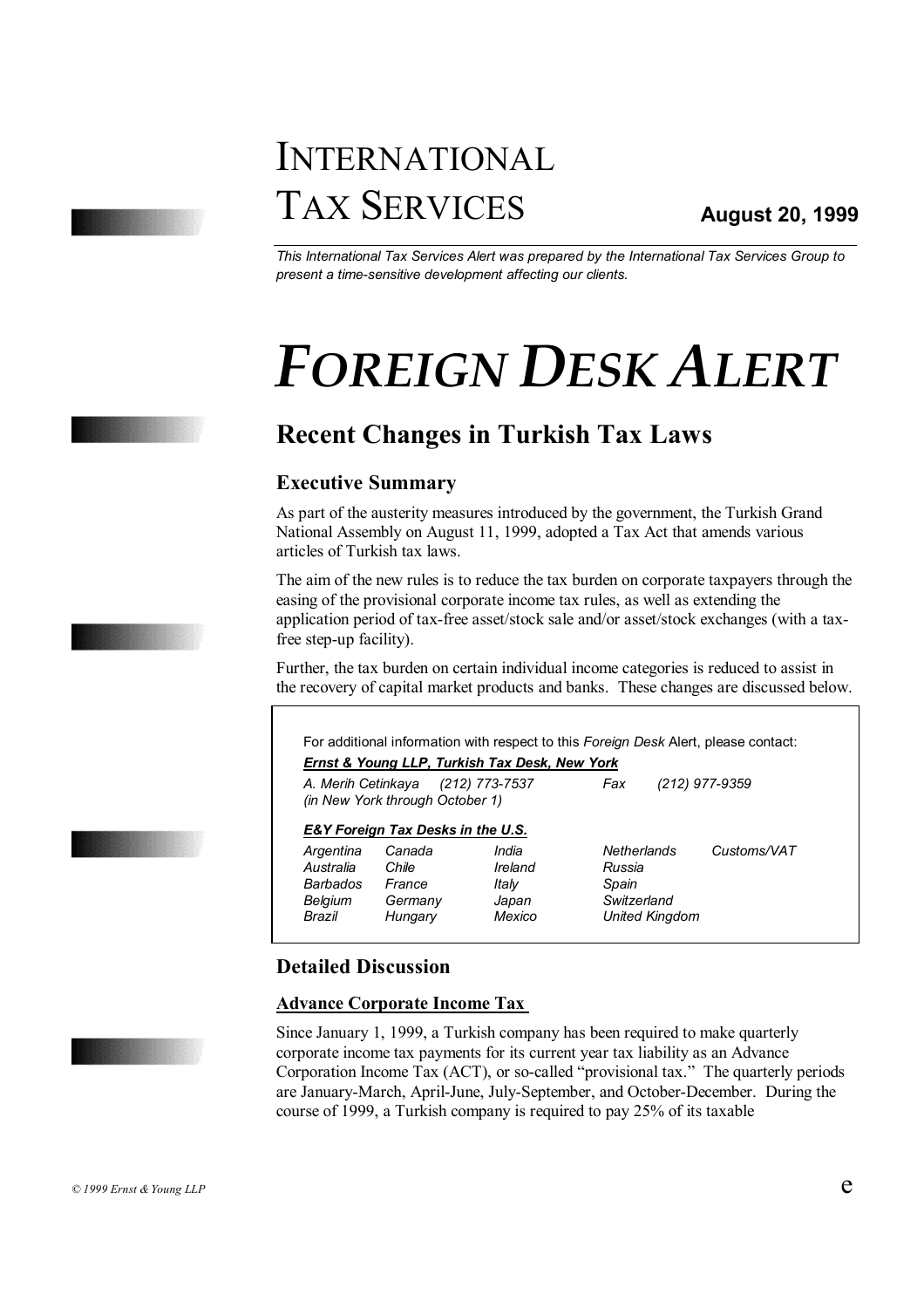income for each quarter as ACT to the tax office by the end of the 20th day of the successive month of each quarterly period.

Under the new changes, the rate of ACT is reduced to 20% and the payment will no longer be made quarterly, but semi-annually. Considering the fact that Turkey is a chronically high inflationary country (i.e., more than 80% yearly), the changes will have a positive impact on the tax burden of companies as the tax collection period (the available period with respect to the deferral/devaluation of the Corporate Income Tax (CIT) burden as a result of inflation) will effectively increase from 2 months to 5 months.

### **Tax-Free Asset/Stock Sales**

The former "temporary section 23(a) exemption" in the Corporate Income Tax Act (CITA) provided that capital gains realized on the sale of a participation or of real estate, or the contribution of a business unit that constitutes part of the business assets of a corporation should, in principle, not be subject to CIT, VAT, and transfer taxes, provided:

- the proceeds from the sale/contribution are capitalized and are not distributed for a period of five years;
- the assets sold/contributed have been held by the vendor company for at least two years; and
- the sale/contribution and the capitalization of the proceeds is made before January 1, 1999.

If the proceeds are distributed by the vendor company to its shareholders in any form (including a deemed distribution) within five years from the date of capitalization, the capital gain is fully taxable in the year in which the gain is capitalized. The same rule is applicable if the company is liquidated, because a liquidation is also considered a deemed distribution. Upon the sale, a withholding tax will be due on the sale proceeds, but tax losses can be used to reduce the capital gain realized on the sale for the calculation of the withholding tax, if the vendor company has sufficient tax losses.

Under new changes, the exemption is extended (though under temporary section 28) until December 31, 2002. Accordingly, if the first two of the above conditions are met and the sale/contribution and the capitalization of the proceeds are made before December 31, 2002, the vendor company is allowed to use the exemption.

The provision relating to the rate of income tax withholding (formerly 11 percent) was not extended

under the new tax changes. Instead, sales proceeds will be subject to income tax withholding at the corporate level. The Council of Ministers has not announced the income tax withholding rate, but it is expected to be in the range of 11 to 15 percent.

Nevertheless, the withholding will not apply if a Turkish company exchanges its assets for shares in a newly incorporated Turkish company, within certain limitations. Should this be the case, the transfer can be realized tax-free. Even though the transfer was not taxed, the transferee company takes a fair market value basis in the transferred assets and, therefore, can depreciate the assets anew. Under such a transaction, the withholding tax will also not apply.

In order to qualify, the minimum capital of the new Turkish company cannot be less than US\$5,000,000, and if a foreign investor participates in the new company the minimum capital contribution of the foreign shareholder cannot be less than US\$1,000,000. Further, following the transfer, the transferring company cannot be liquidated for a period of five years. To qualify for the new regime, the assets transferred must comprise one or more branches of activity provided that these assets are part of production activities. A branch of activity may be defined as both all the assets and related plant and machinery of a division which is regarded as an independent business from an organizational point of view, i.e., an autonomous business capable of functioning on its own, as well as an integral part of the overall production facilities. Transfers of real estate, e.g., the land on which the production plant is situated, also qualifies for the new regime.

# **Individual Income Tax Rate Changes**

As of January 1, 1999, the lowest tax bracket for individual income tax purposes was reduced to 15% from the prior 25%. In this respect, the rates of individual income taxes are as follows:

|                   | Tax on the   | Rate on       |
|-------------------|--------------|---------------|
| Taxable Income    | lower amount | excess        |
| (million TL)      | (million TL) | $\frac{6}{2}$ |
| $0 - 2,000$       |              | 15            |
| $2,000 - 5,000$   | 300          | 20            |
| $5,000 - 10,000$  | 900          | 25            |
| $10,000 - 25,000$ | 2,150        | 30            |
| $25,000 - 50,000$ | 6,650        | 35            |
| $50,000 - over$   | 15,400       | 40            |